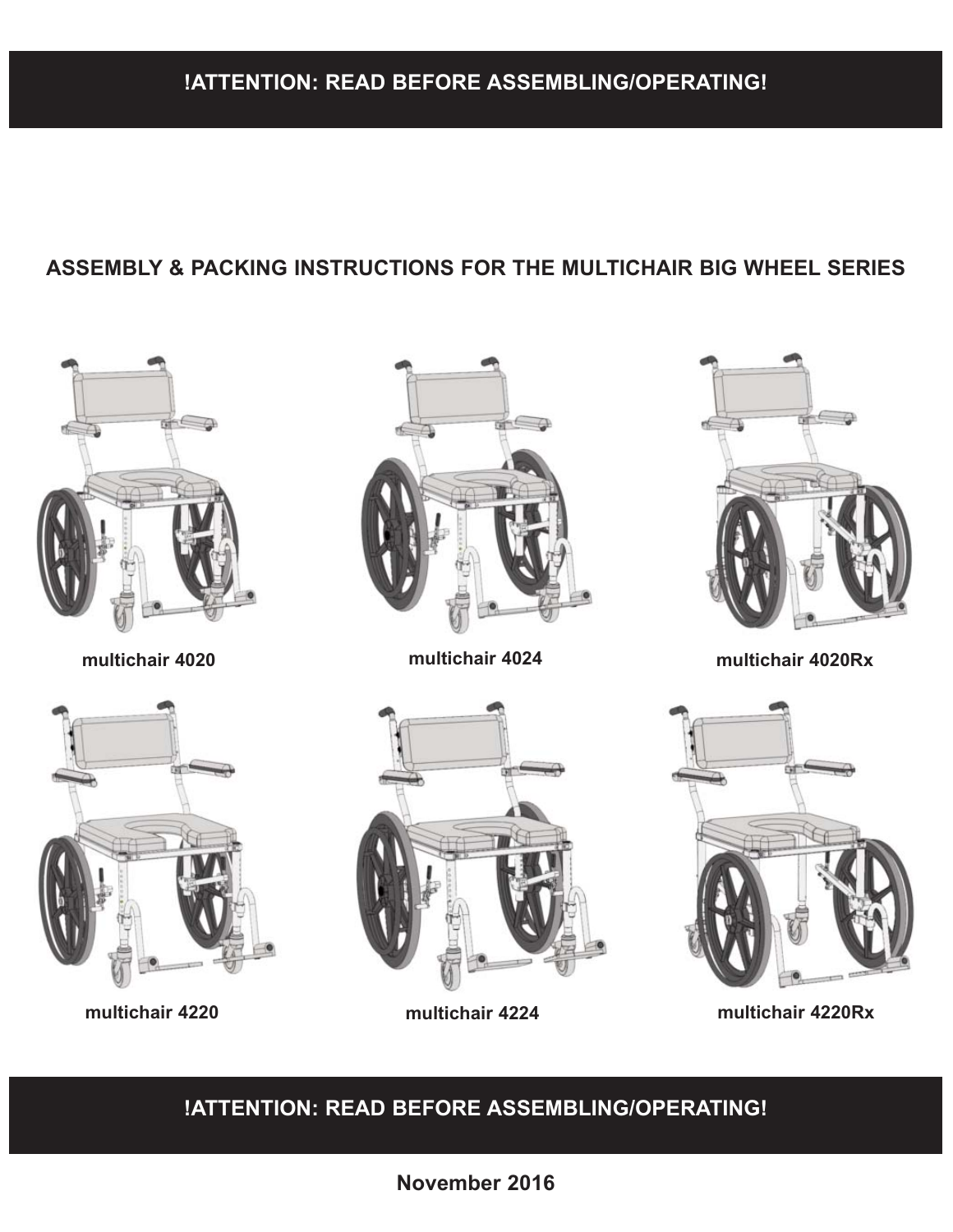# **ASSEMBLY INSTRUCTIONS**

### **!ATTENTION: PLEASE READ!**

Please see LIMITED WARRANTY of these instructions. If the warranty is not acceptable, contact Nuprodx, Inc. for information about returning the chair for a refund (Restocking fees and shipping charges will be applied). This chair is designed and intended for indoor shower and bathroom use. It is not designed for outdoor use and will void the warranty if used in this fashion. If thresholds, shower curbs or barriers are encountered that exceed  $\frac{1}{2}$ " in height, the area in question should be brought within the code for disabled accessibility.



**multiCHAIR 4020 shown Figure 1**



**A** The multiCHAIR 4020 is shown in Figure 1 (other big wheel chairs are similar).

**B** Unpack all parts from the shipping carton. Remove all tape and/or packing from the chair. Keep shipping materials for future use. Note the location of padding materials and sheet plastic which protects parts of your chair.

**C** Position the seat frame upside down and install the four legs. Note that the top of each leg has a machined portion approximately one inch wide. The back two legs have a 1" offset piece attached to the ends. Install the back two legs so that the offset points out at a 90-degree angle and note that the small pin must mate with the holes in the frame (Refer to Figure 3).

### **SAFETY PRECAUTION!**

If the small pins are not mated with the seat frame correctly there is an extreme risk of the legs dislodging completely from the chair. This could cause serious injury or even death!

**D** The top end of each leg should fit easily into the socket of the frame. Make sure that the legs slide "home" into the sockets. Use the included ¼" Allen wrench to tighten the bolts located at the corners of the frame. For ease of future leg height adjustment, position each leg in the socket so that the adjustment holes face outward (Refer to Figure 2).

### **SAFETY PRECAUTION!**

If any of the legs are not fitted correctly into the socket of the seat frame or are not securely tightened there is an extreme risk of the legs dislodging completely from the chair. This could cause serious injury or even death!



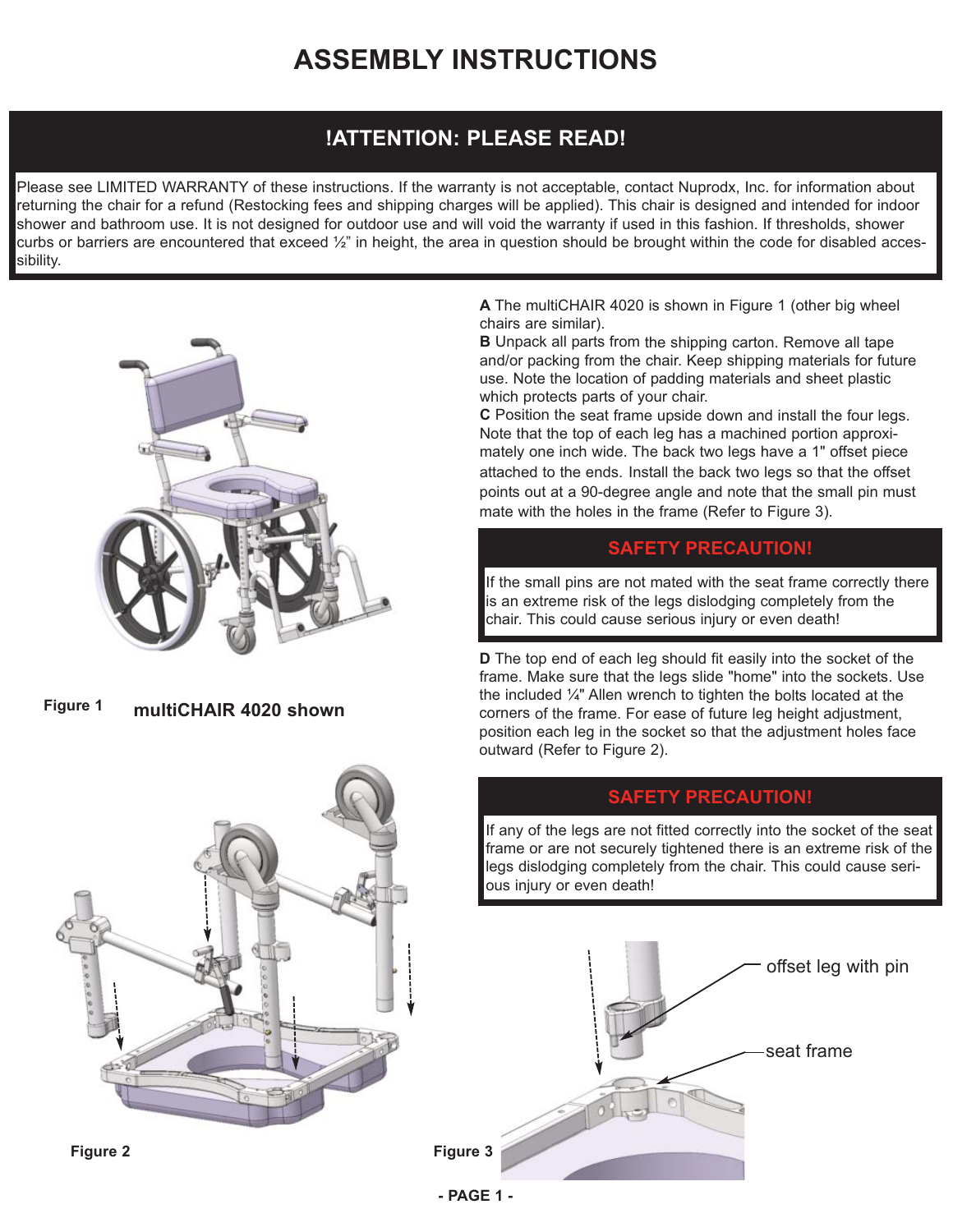

**E** Turn the chair right side up and install the backrest assembly. Slide the two backposts into the back of the seat frame and tighten the two socket head cap screws using the  $\frac{1}{4}$ " Allen wrench also tighten the four button head capscrews that attach the back cushion to the back posts(Refer to Figures 4 & 5). For details on the 20" frames (Refer to Figure 6).

### **SAFETY PRECAUTION!**

Both backrest posts must be completely engaged with the seat frame and securely tightened. If they are not fitted correctly, there is a risk of the posts dislodging from the seat frame. This could cause serious injury or even death!

**F** Install the swing-away footrests by sliding the gooseneck tubing/foot paddle into the clamp that is attached to the front legs (Refer to Figure 7).



## **ADDITIONAL ASSEMBLY INSTRUCTIONS**



**A Seat Cushion Orientation**: The standard seat cushion orientation is with the commode opening in the front of the multiCHAIR. If desired, the commode opening can also be orientated left/right/rear. This can be accomplished by unscrewing the four button head cap screws that attach the cushion to the frame, orientating the commode opening to the desired location and then re-attaching the cushion to the frame with the four screws using the 5/32" Allen wrench (Refer to Figure 8).

**B Cantilever Arms**: If desired, the cantilever arms can be removed from the backrest assembly for storage during traveling. This can be accomplished by unscrewing the socket head cap screws that attach the arms to the backrest posts using the 5/32" Allen wrench. Then remove the arm assemblies from the posts and re-insert the socke head cap screws into the arm assemblies, so they are not lost. To re-install the cantilever arms, simply follow the steps above in reverse (Refer to Figure 9).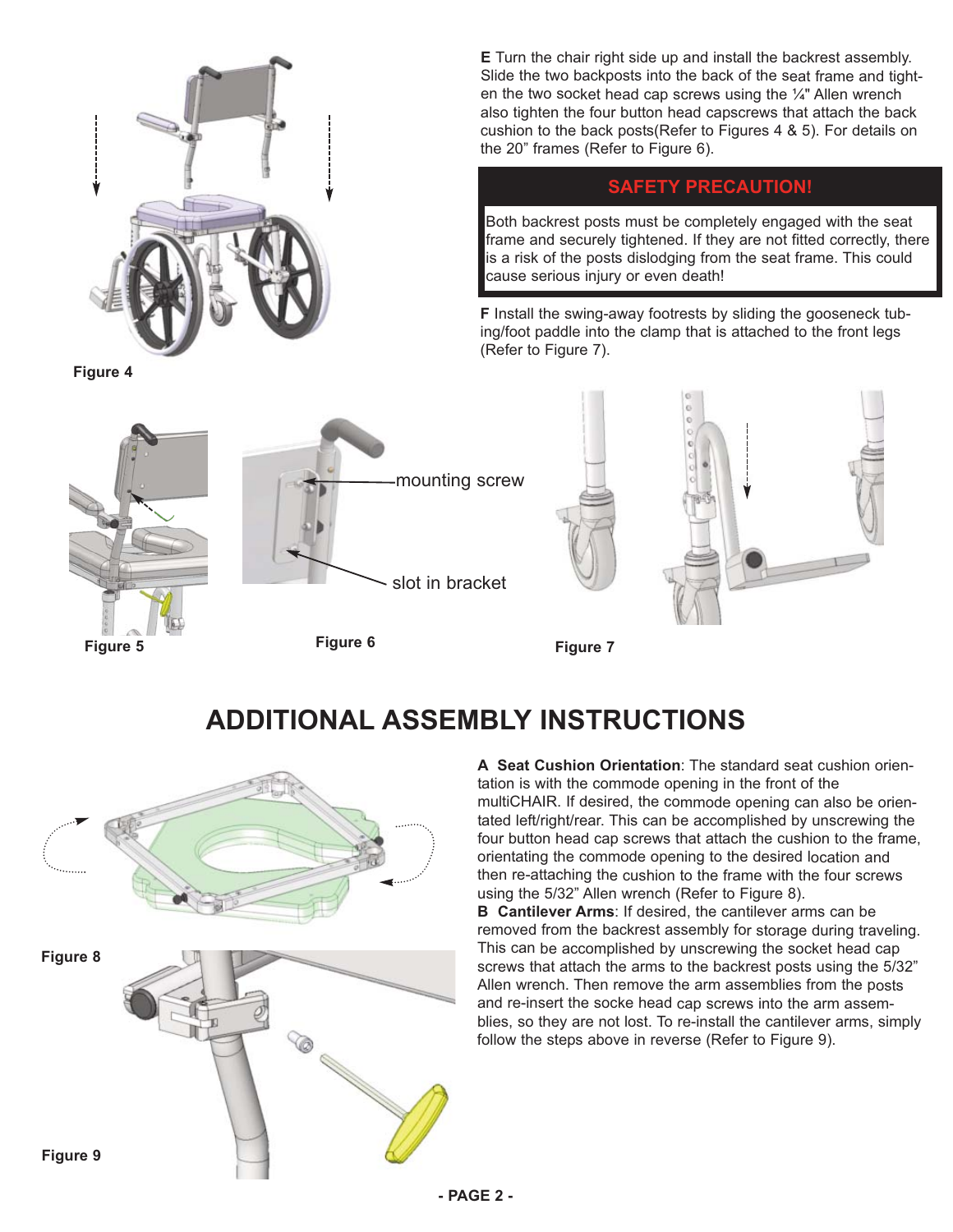

**C Removal of 20", 22" or 24" Wheels**: If desired (for storage/cleaning purposes) the big wheels can be removed from the leg assemblies by completing the following steps (Refer to Figure 10).

1) Make sure the wheel locks are in the unlocked position.

2) Press down on the button of the quick release axle located in the center of the wheel.

3) With the quick release axle button depressed, pull the entire wheel assembly (handrim/wheel/quick release axle) outward.

4) To reinstall the wheels, simply reverse the process above.

### **SAFETY PRECAUTION!**

When reinstalling the quick release axle into the axle block, ensure that the detent balls are engaged by trying to pull out the axle (Refer to Figure 11). There should be a slight amount of back and forth movement. If the quick release axle is not reinstalled into the axle block correctly the whole wheel assembly could dislodge during usage. This could cause serious injury or even death!

**D Converting the multiCHAIR 4020 to a multiCHAIR 4020rx** (This operation is recommended for chairs with 20" size wheels only): If desired, the 20" wheels can be switched with the front caster wheels and assembled to be in the front of the chair (Refer to Figure 12). Note: Longer footrest clamps can be purchased from Nuprodx as an optional item. 1) Remove the back assembly from the chair: Reverse the process shown on Page 2 [Assembly Instructions] Step E (Refer to Figures 4 & 5).

2) Remove the four legs from the seat frame: Reverse the process shown on Page 1 [Assembly Instructions] Step C (Refer to Figure 2).

3) Remove the two 5" casters and the footrest clamps from the front two 11-Hole outer legs (Refer to Figure 13).

4) Remove the two 20" wheels from the axle blocks as shown in Step C above.

5) Remove the two axle blocks from the 10-Hole offset outer legs and re-install onto the two 11-Hole outer legs (Refer to Figure 21 on Page 5).

6) Re-install the two footrest clamps onto the 11-Hole outer legs and locate them underneathe the axle blocks (Refer to Figure 14).



**Figure 14**

**Figure 13**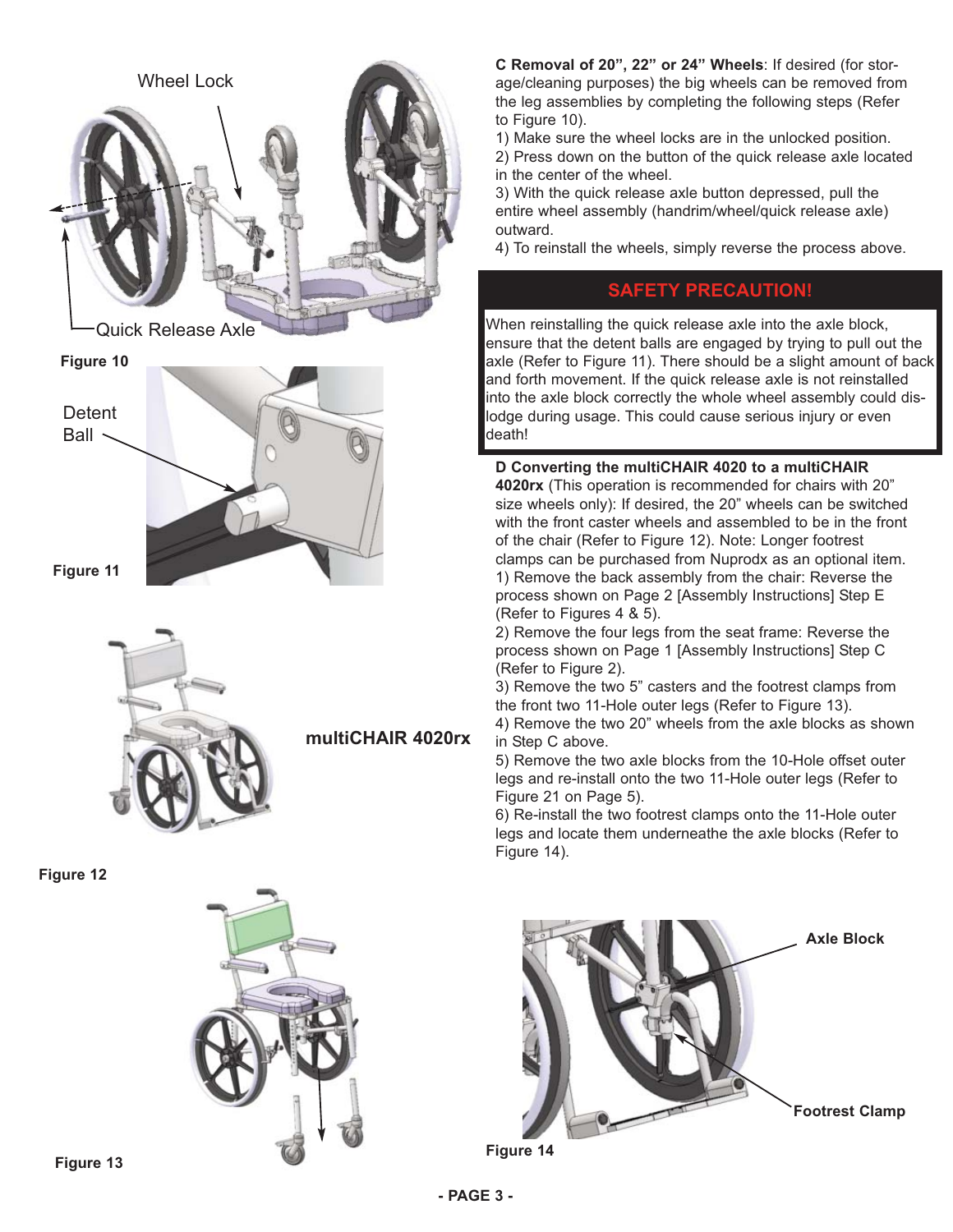

7) Re-install the two 5" casters into the 10-Hole offset outer legs (Refer to Figure 15).

8) Re-assemble the entire chair by completing Steps C, D, E & F on Pages 1 & 2 [Assembly Instructions]

# **Figure 15**



**Figure 16**

## **OPERATING INSTRUCTIONS**

**A** Ensure all fasteners (bolts/washers) are securely tightened and all chair parts have been assembled correctly (Refer back to Assembly Instructions if needed. Contact Nuprodx, Inc. if unsure of anything).

**B Commode Chair**: Position the multiCHAIR over the toilet, so that the center of the commode opening is directly above the center of the toilet bowl. Adjust the height of the multiCHAIR accordingly by setting the position of the brass buttons on the two inner legs to the various adjustment holes on the outer legs (Note: For height adjustment of the big wheels, refer to Step F on Page 4). Then lock the caster wheels in place. Note: Make height adjustments to the multiCHAIR before the user has transferred onto it (Refer to Figure 16).

### **SAFETY PRECAUTION!**

Ensure that the height of each inner leg is set to make the multiCHAIR level. If this is not properly done, the multiCHAIR could tip to one side causing the user to fall. This could result in serious injury or even death!

**C Shower Chair**: Position the multCHAIR inside the shower. Adjust the height of the multiCHAIR accordingly by setting the position of the brass buttons on the four inner legs to the various adjustment holes on the outer legs. Note: Make height adjustments to the multiCHAIR before the user has transferred onto it.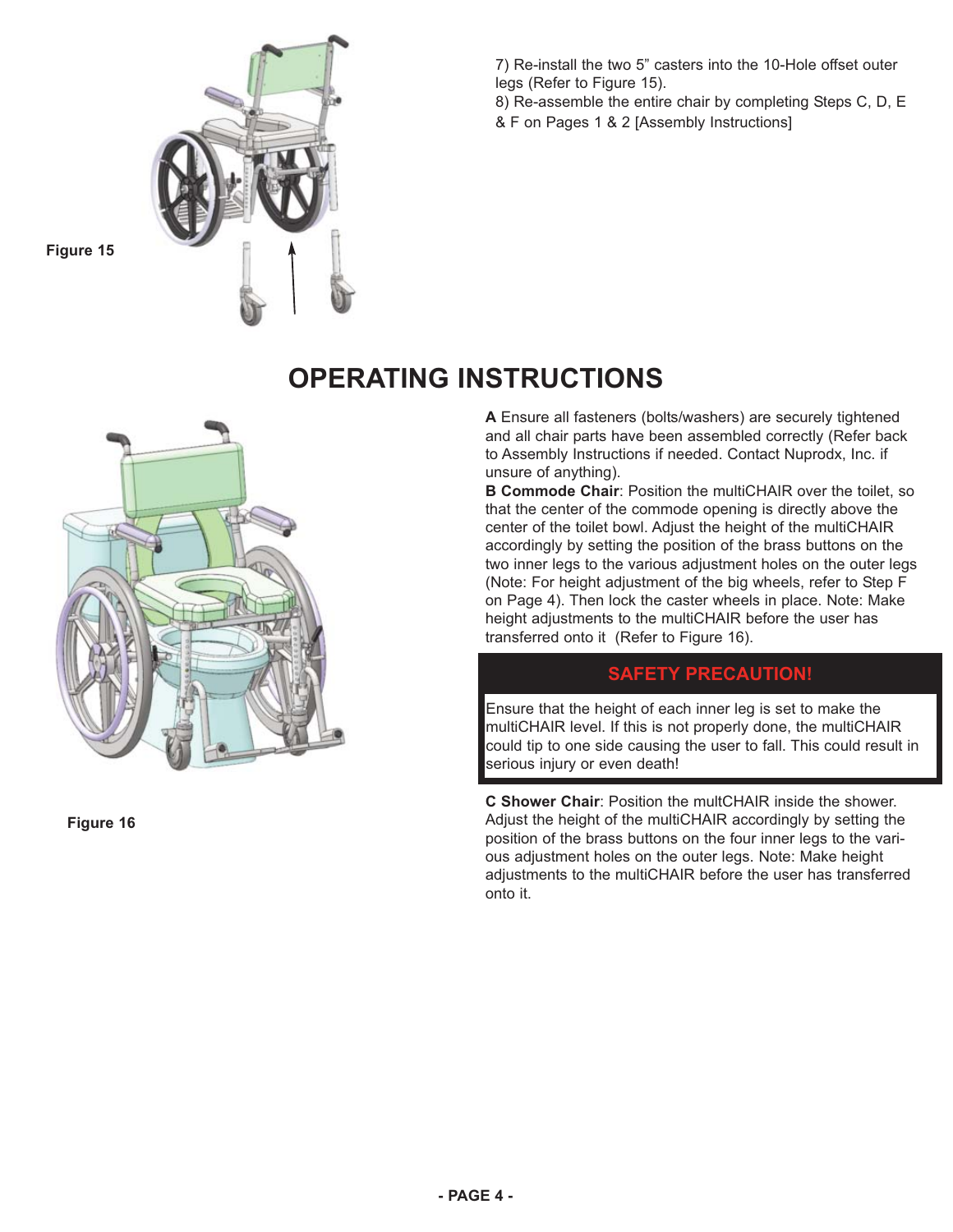

**Figure 17**



**Figure 18**



**Figure 19**

**D Cantilever Arms**: The cantilever arms can be adjusted to the desired height by completing the following steps: Loosen the socket head cap screws on the arm clamps, raise/lower the arms accordingly, then re-tighten the socket head cap screws (Refer to Figure 17). For safety purposes, the cantilever arms lock in the down position. To switch the arms to the up position, simply push the arms toward the back of the chair (releasing the locking mechanism) and lift up (Refer to Figure 18). **E Footrest Assemblies**: Footrest clamps are installed on the front legs at the factory. Slide the footrest into the clamp. Loosen the pinch bolt on the footrest clamp and slide up/down as required by the user's leg length (Refer to Figure 19).

### **SAFETY PRECAUTION!**

The swing-away footrests should be installed into the footrest clamps after the user has been transferred into the chair. Putting an extreme amount of weight on the swing-away footrests or using them as an assistive device when transferring can cause the entire chair to tip forward, resulting in serious injury or even death!

**F Big Wheel Height Adjustment**: To adjust the height of the big wheel assemblies proceed with the following steps: 1) Remove the big wheels from the axle blocks as shown in Step C on Page 3 of the Additional Operating Instructions 2) Loosen the bolts holding the indexing plates to the axle blocks using the included T-Handle allen wrench and move the entire assembly up or down as required to match the height of the two front caster wheels (Refer to Figure 20).

3) Once the you the axle block assemblies in place, make sure that the pins located on the indexing plates are fully seated in the outer leg holes (Refer to Figure 20).

4) Tighten the bolts holding the indexing plates to the axle blocks using the included T-Handle allen wrench. 5) Reinstall the big wheels into the axle blocks

### **SAFETY PRECAUTION!**

If the axle blocks are not properly installed onto the outer leg holes, this could cause the big wheel assemblies to dislodge from the chair, resulting in serious injury or even death!



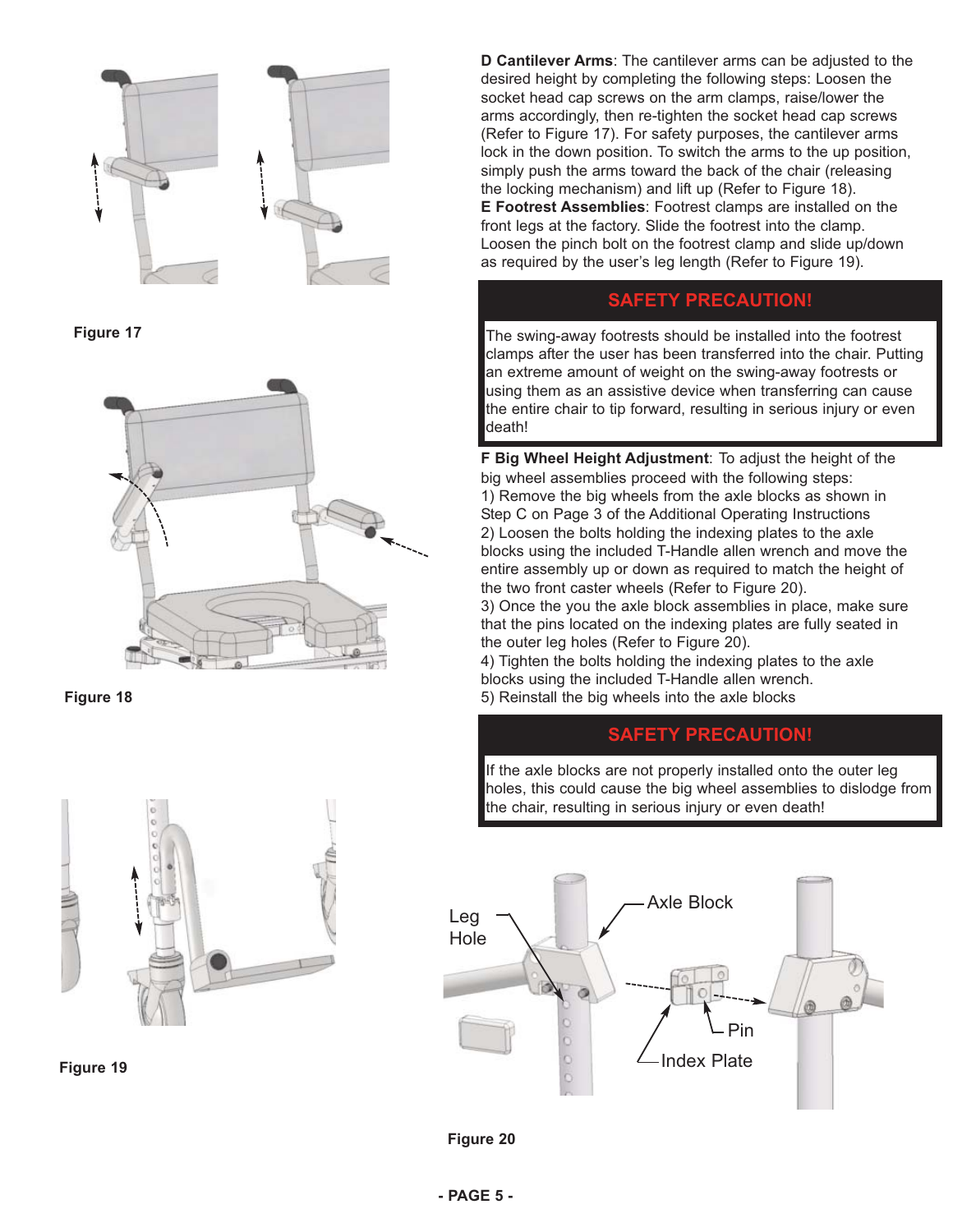### **!ATTENTION: PLEASE READ!**

WARNING! Failure to account for the afformentioned and the following safety precautions can result in serious injury to the user or even death!



**Figure 21**

**A** Leg Height Adjustment: When making height adjustments to any of the legs, make sure that the brass buttons are fully engaged into the outer legs. If pushed too hard the button could become stuck inside the inner leg (Contact Nuprodx, Inc. if this occurs). Leg height adjustment should only be made before transferring the user into the chair (Refer to Figure 21).

**B** Caster Wheels: Before transferring into and out of the chair, both the two front caster wheels and the two rear wheels must be securely planted onto the floor and switched to the locked position. Failure to do so could cause the chair to become unstable (Refer to Figures 22 & 23).

**C** Fasteners: Over time the screws and washers on the chair may become loose. It is very important that these are checked and securely tightened before each use. Failure to do so could cause a part to dislodge from the chair (Refer to Figure 21).



**Figure 22**



**Figure 23**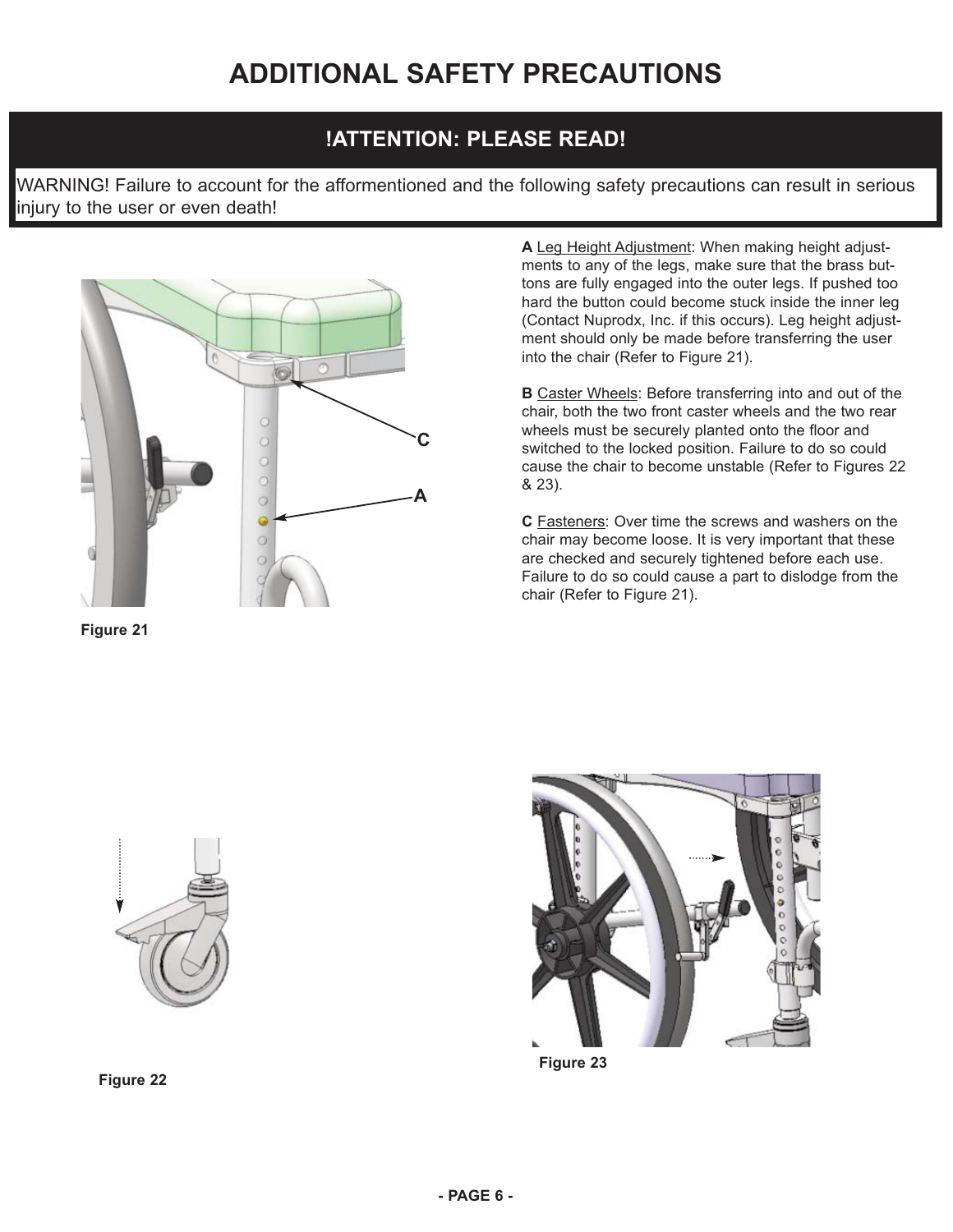# **LIMITED WARRANTY**

**A WARRANTY ACTIVATION** Please read this warranty before operating or using your multiCHAIR. To activate the warranty on your multiCHAIR register it online (www.nuprodx.com/form-registration/index.htm) or by phone. By operating or using the chair, you agree to the terms of this warranty.

**B WARRANTY**: Nuprodx, Inc. warrants this product against defects in material and workmanship as follows: There is a *10-Day conditional money-back warranty*. During this time period, the customer is permitted to try out the multiCHAIR, fully-clothed, keeping the chair in "like new" condition (NOTE: "Like new" condition, in terms of the multiCHAIR, is defined by Nuprodx, Inc. as no visible wear/usage/water marks for the multiCHAIR to be accepted and refunds issued when returned to Nuprodx, Inc.). If the customer decides that the multiCHAIR will not work for them, before the 10-Day period has passed and with the authorization of Nuprodx, the chair can be returned for a full refund minus a *10% restocking charge* (NOTE: The customer is responsible for both in-bound and out-bound freight). After the initial 10-Day period has passed, there is a *two-year limited warranty* for all parts of the chair, with the exception of the seat and back cushions. The seat and back cushions carry a *one year limited warranty*. The warranty does not cover normal "wear and tear" from everday use of the product and custom parts/custom cushions are also excluded from the warranty and cannot be returned for a refund under any circumstances. Please see section E WARRANTY LIMITA-TION AND EXCLUSIONS for more info on warranty exclusions.

**C** The warranty period begins on the date you receive the chair. For warranty service, please contact Nuprodx, Inc. no later than one month following the applicable warranty term. The chair will be repaired or replaced at the discretion of Nuprodx, Inc. with no charges to you for parts and labor, provided you have proof of purchase and of purchase date. **D DISCLAIMER**: Except for the above warranty, and the acknowledgement by Nuprodx, Inc. that the chair, as manufactured by it, is fit for the general purpose for which most persons acquire a chair of its kind, Nuprodx, Inc. provides that you accept the chair as is, without warranties, either express or implied. Nuprodx, Inc. makes no warranty of fitness for your particular purpose and no warranty of merchantability beyond that already stated. No warranties extend beyond the duration of the express warranty stated above.

**E WARRANTY LIMITATIONS AND EXCLUSIONS**: The only obligation of Nuprodx, Inc. is to provide the purchaser with free repair and replacement as described above. This exclusive warranty remedy will not have failed as long as Nuprodx, Inc. is willing and able to repair or replace as described, but if this remedy should be held to have failed, the only remaining warranty obligation of Nuprodx, Inc. shall be to refund the acts beyond the control of Nuprodx, Inc. The warranty does not cover normal "wear and tear" from everday use of the product. Custom parts/custom cushions are not covered under the warranty.

**F** This warranty gives you specific legal rights, and you may have other rights that may vary from state to state.

**G** This warranty does not apply to problems arising from normal wear, improper operation, improper maintenance, improper storage or similar disclaimer of implied warranties, and some do not allow limitations on how long an implied warranty may last. Some do not allow exclusion or limitation of incidental or consequential damages. So the above limitations or exclusions may not apply to you.

**H RETURN INSTRUCTIONS** In the event that you need to return the Nuprodx multiCHAIR, please follow the instructions below:

- 1) Review the information contained in your warranty to see if this applies to you
- 2) Obtain a Return Authorization # from Nuprodx, Inc
- 3) Re-package the entire chair and its contents in the original packaging and ship to the following address:

Nuprodx, Inc. / Attn: RMA# xxxx 161 S. Vasco Rd., Suite G Livermore, CA 94551 925-292-0714



889 Hayes St., Sonoma, CA 95476 (707) 934-8266, (707) 934-8269 fax, (855) 220-5171 toll free, info@nuprodx.com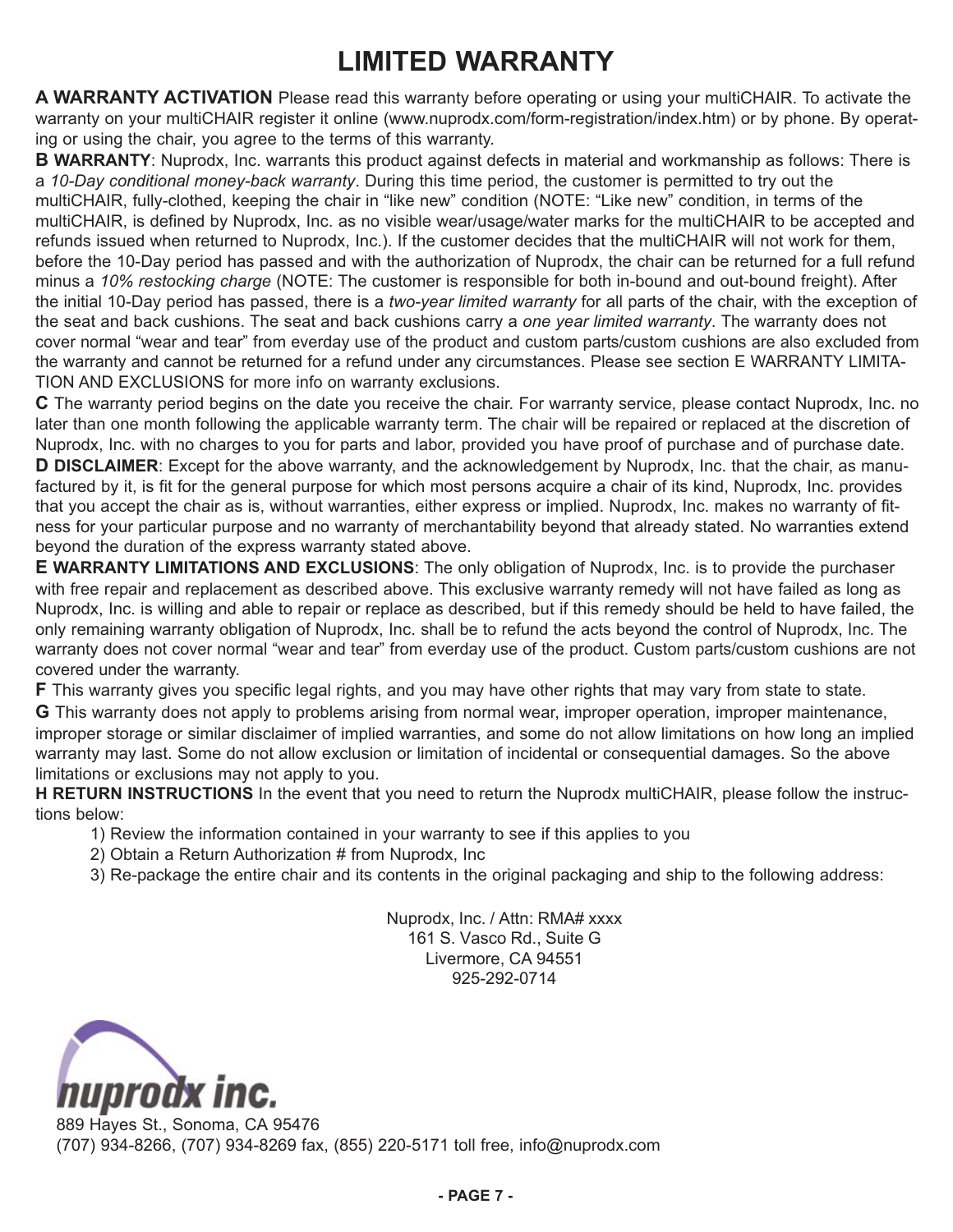## **PACKING INSTRUCTIONS**



**Figure A** - Place one wheel (handrim side down) in the carrying case. Place a piece of foam followed by the other wheel (handrim side up) and a second piece of foam.



**Figure B** - Drape the black strap across the foam covered wheels already in the carrying case (case not shown for clarity). Center the inverted frame & plastic panel inside the case.



**Figure C** - Center the folded footrests (one inverted) on the plastic panel and position as shown.



**Figure D** - Center the foam square on top of the frame.